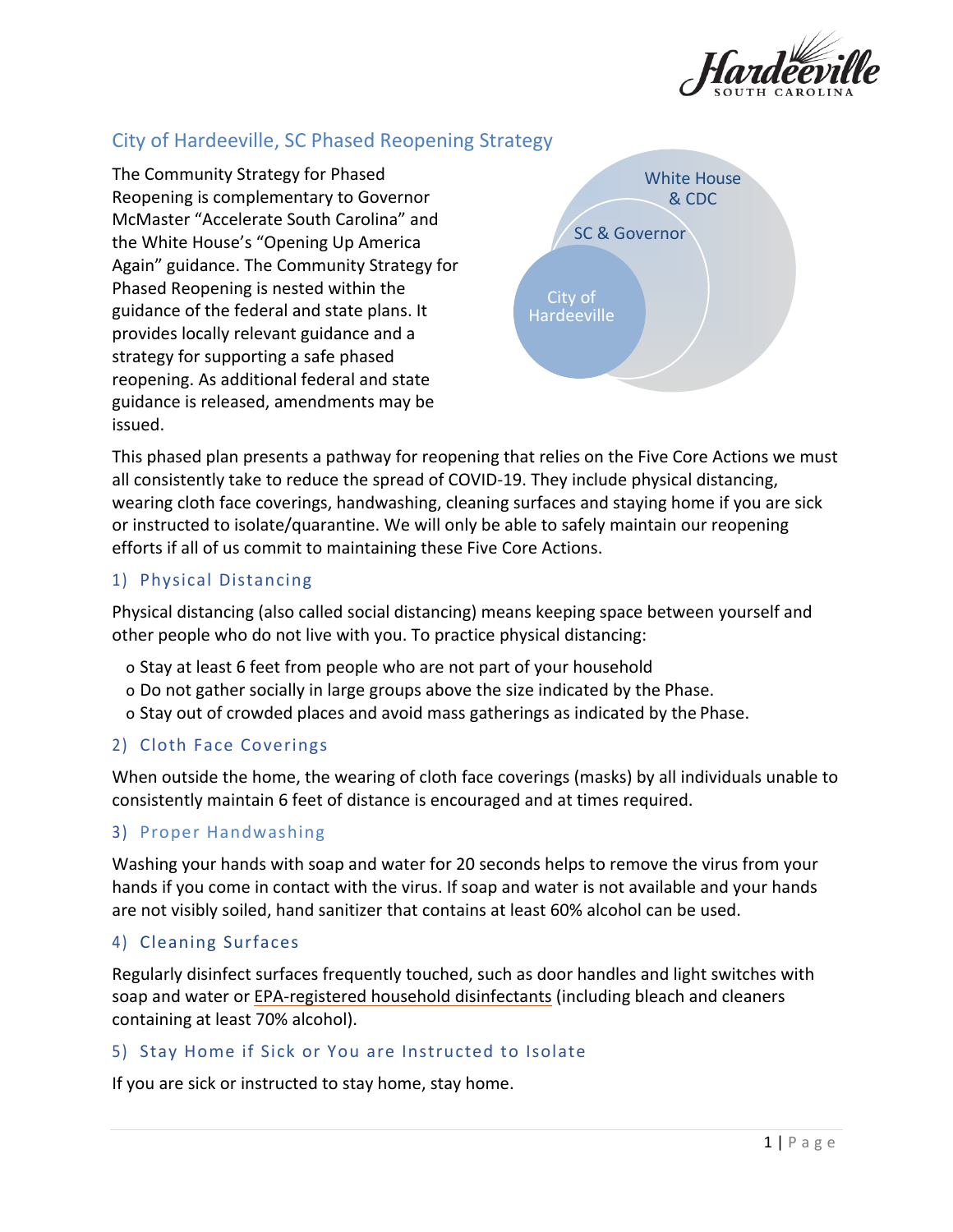## **City of Hardeeville is Promoting and Strongly Recommending the Basic Infection Prevention Measures for All Employees and Visitors:**

- o Recommending workers, customers, and worksite visitors to continue utilizing online services, video conferencing, email and telephone communication until all restrictions are removed by the Governor and is in accordance with CDC guidelines.
- o Encouraging the continued delivery of products through curbside drop-off.
- o Recommending workers, customers, and worksite visitors to stay home if they are sick.
- $\circ$  City is strongly recommending workers, customers, and worksite visitors practice social distancing of 6ft or more during all interactions at any City owned facilities including City Hall, Municipal Court and Richard Gray Sports Complex.
- o City is strongly recommending frequent and thorough hand washing, and are providing workers, customers, and worksite visitors with a place to wash their hands. If soap and running water are not immediately available, are providing an alcohol-based hand sanitizer containing at least 60%alcohol.
- o Maintaining efforts to clean and disinfect frequently touched surfaces throughout all City facilities and are encouraging workers, customers, and worksite visitors to maintain regular housekeeping practices, including routine cleaning and disinfecting of surfaces, equipment, work and personal items.
- $\circ$  Encouraging workers, customers, and worksite visitors to wear cloth face coverings and practice respiratory etiquette, including covering coughs and sneezes.
- o Recommending workers, customers, and worksite visitors to follow any guidelines published by the City and look for related signage within the facilities.

### **PHASES:**

This section includes information for each of the three phases. All Phases include physical distancing, recommending wearing cloth face coverings during public interactions, handwashing, cleaning surfaces, and staying home if you are sick.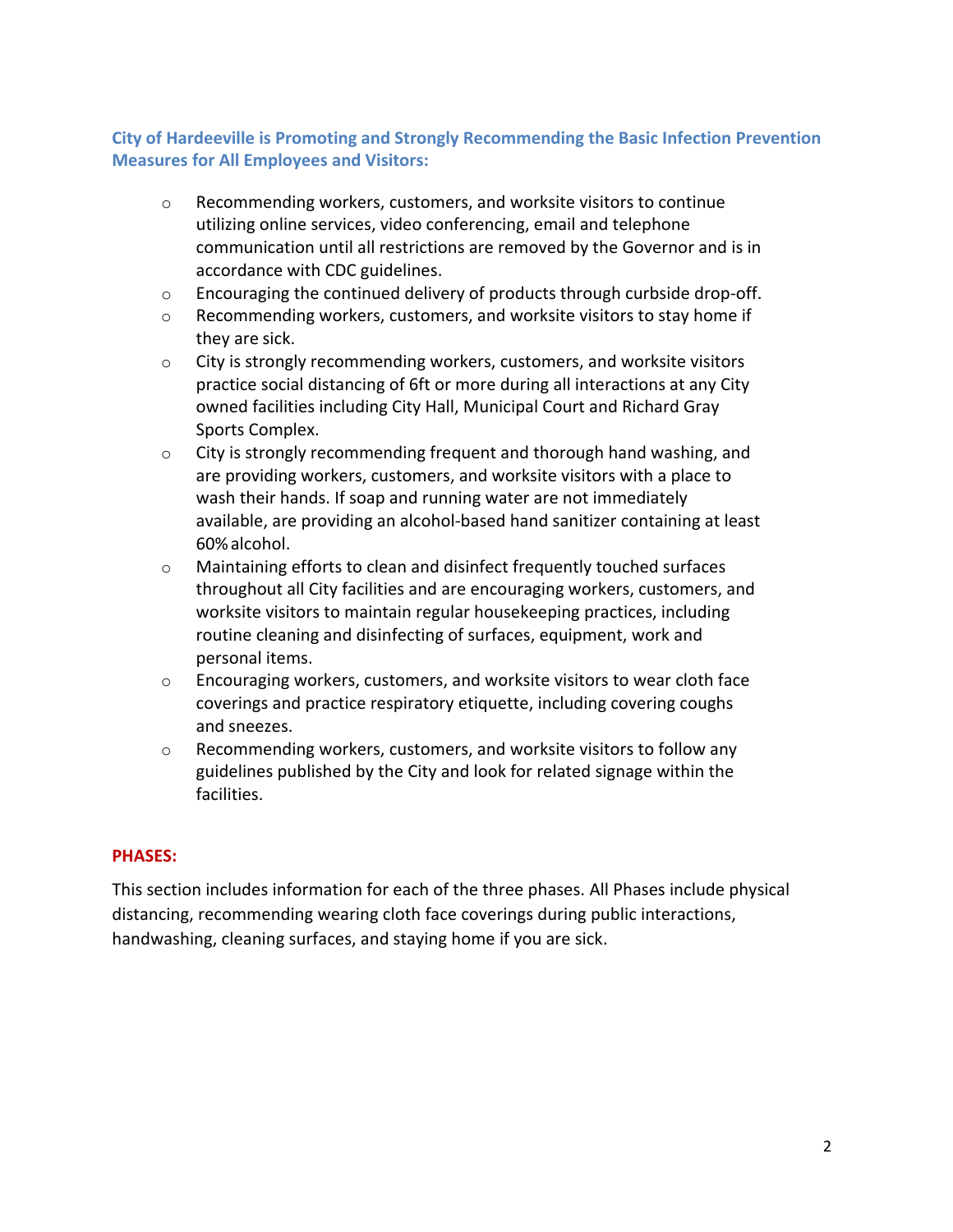

#### **PHASE-I currently**

**(Based on Governor's Recommendations & City Administration determination)**

#### **CITY HALL**

- Recommending workers, customers, and worksite visitors to continue utilizing online services, video conferencing, email and telephone communication until all restrictions are removed by the Governor and is accordance with CDC guidelines.
- Encouraging the continued delivery of products through curbside drop-off.
- Lobby remains closed.
- Limited on-site Department meetings, physical distancing to be implemented.
- Employees who can productively work from home, with modifications to allow for balancing childcare responsibilities and other unique challenges relative to the pandemic, should be allowed to continue to do so.
- Maintain service guidelines as directed by CDC, State of South Carolina and Governor. Continue use of PPE for employees and people who come in contact with.
- Sanitize and disinfect facilities, equipment and vehicles routinely.

#### **COUNCIL MEETINGS/PUBLIC MEETINGS**

- Council Meetings and Council Workshops remain closed to the public. All meeting attendees are to be practicing physical distancing.
- Other public meetings are postponed and to be rescheduled.
- Residents and people of interest are encouraged to watch the meetings via the City's public television station, website and Social Media platforms and participate electronically.

#### **MUNICIPAL COURT**

- All court hearings have been rescheduled.
- No public contact.
- No payments taken at the window.
- Taking payments over the phone, by mail, online and payments dropped in the locked drop box.
- Disinfecting every day.
- Washing hands frequently.
- Recommending wearing masks and gloves when out of our office.

#### **PARKS**

- Reopen Richard Gray Sports Complex week of June 1st or thereafter for passive recreation, individual sports training/practices and with physical distancing in place and gatherings of more than 10 is prohibited.
	- \* Tormenta and other identified partners would be able to use fields, no more than 10 in a group at each field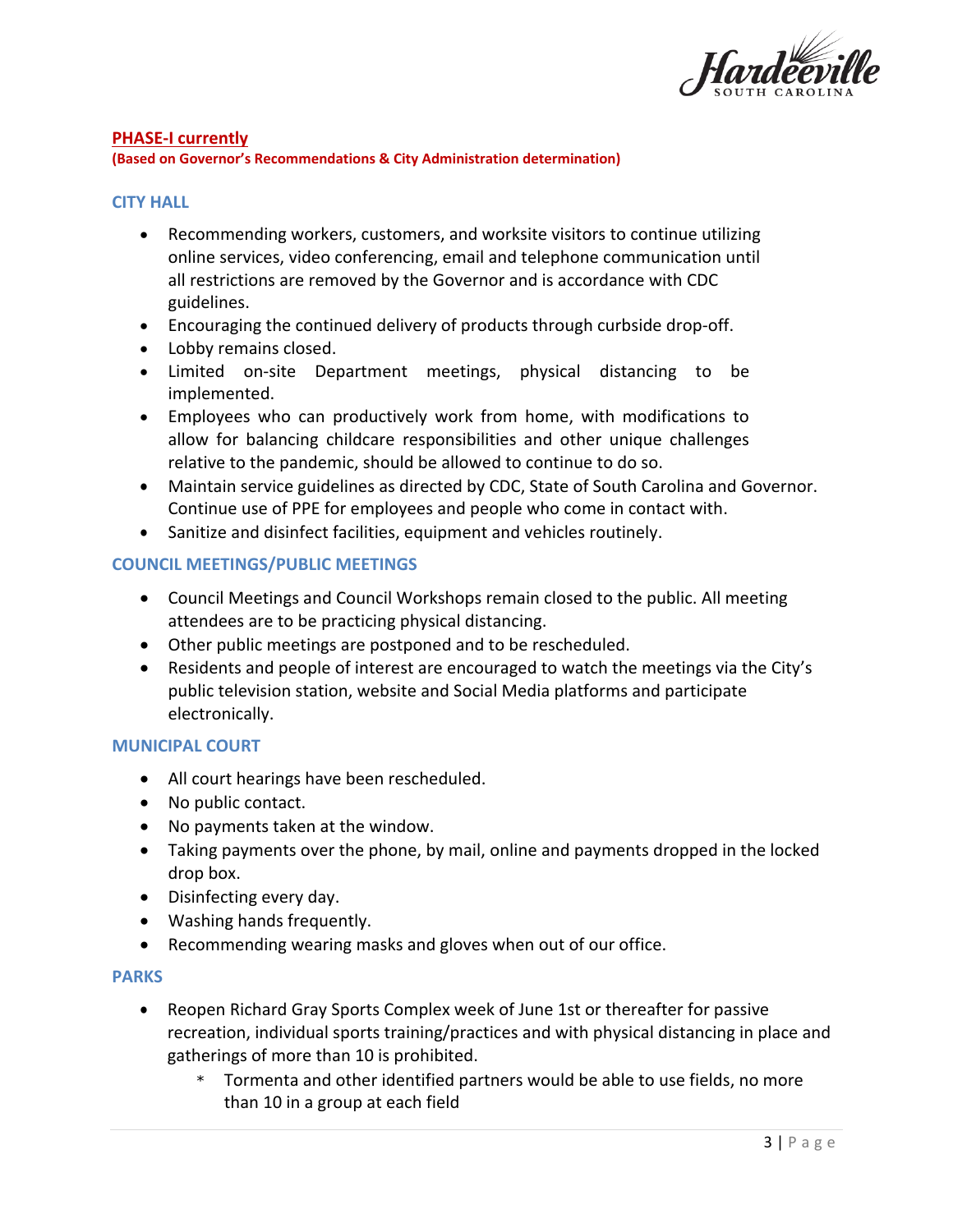### **FIRE AND POLICE**

- Lobbies remain closed.
- Maintain service guidelines as directed by CDC, State of South Carolina and Governor. Continue use of PPE for employees and people who come in contact with.
- Monitor staff contact with potential and confirmed cases, follow all procedures in place for testing and quarantine of potential exposure.
- Continue to sanitize and disinfect, facilities, equipment and vehicles as scheduled.

## **PUBLIC WORKS**

- Facility lobby remains closed.
- Maintain service guidelines as directed by CDC, State of South Carolina and Governor. Continue use of PPE for employees and people who come in contact with.

### **PHASE-II**

**(Estimated Start upon completion of Phase I - based on Governor's Recommendations & City Administration determination)**

## **CITY HALL**

- City Hall lobby will be open with limited accessibility throughout facility. City lobby will have necessary signage in place to direct visitors to appropriate services. Physical distancing will be implemented, and hand sanitizer will be provided upon entry.
- Payments at window will be resumed.
- Departments are strongly encouraged to only see members of the public by appointment and not accept walk-ins for meetings.
- Meetings by appointment will only be held in the Council Chambers, City Manager Conference room and Planning and Development Conference room.
- Areas where face-to-face contact and meetings occur, should have clear physical distancing markings and availability of hand sanitizer. Face covering is recommended.
- Areas where face-to-face contact and meetings are held should be wiped down with disinfecting solutions or wipes after each meeting that is concluded and before another meeting is held. Areas should be thoroughly cleaned each evening.
- Maintain service guidelines as directed by CDC, State of South Carolina and Governor. Continue use of PPE for employees and people who come in contact with.
- Utilize drop-off bins inside lobby for public deliverables.
- Employees should begin resuming normal schedules, individual basis as determined by Department Head and City Manager.
- Continue to sanitize and disinfect, facilities, equipment and vehicles as scheduled.
- Continue promoting the utilization of online services, video conferencing, email and telephone communication until all restrictions are removed by the Governor and is accordance with CDC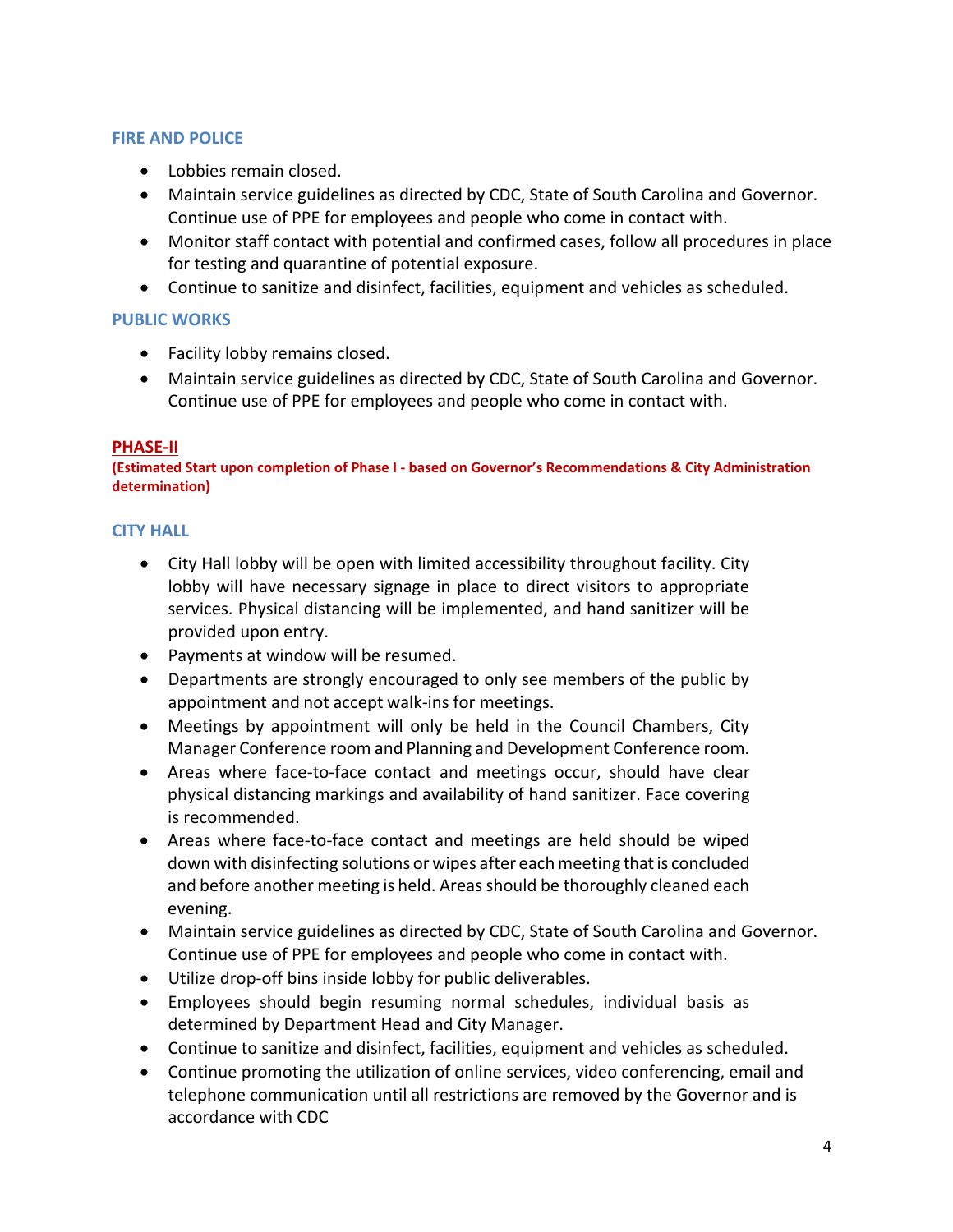

### **COUNCIL MEETINGS/PUBLIC MEETINGS**

- Council Meetings and Council Workshops will be open to public based on 20% capacity of Council Chambers. All meeting attendees are to be practicing physical distancing.
- Other public meetings will be open to public based on 20% capacity of Council Chambers.
- Residents and people of interest who do not have an agenda item in which they represent are encouraged to watch the meetings via the City's public television station, website and Social Media platforms and participate electronically.
- Areas where face-to-face contact and meetings occur, should have clear physical distancing markings and availability of hand sanitizer. Face coverings are recommended.
- Areas where face-to-face contact and meetings are held should be wiped down with disinfecting solutions or wipes after each meeting that is concluded and before another meeting is held. Areas should be thoroughly cleaned each evening.
- Meetings by appointment will only be held in the Council Chambers and/or City Manager Conference room.

### **MUNICIPAL COURT**

- Gradually phasing into court hearings in June.
- Officers will be screening defendants at the door before entering the building.
- Masks will be highly recommended.
- Screening for weapons, prior to entering courtroom and once entered the lobby.
- Practice social distancing in the lobby and courtroom with notices posted on chairs.
- Continue to not take any cash payments at the window. Payments will be taken over the phone, online, by mail or be placed in the locked drop box.
- Only 7 defendants will be allowed at a time in the gallery.
- Signs for social distancing and our procedures will be displayed on the TV in the lobby and front door.
- Defendants will exit the courtroom through the emergency exit door. They will not be allowed to exit through the lobby.
- Disinfecting regularly, wearing masks and gloves at all times during court hearings.

### **PARKS**

- Reopen programs June 15<sup>th</sup>, allow "programs" in place with physical distancing in place and gatherings restrictions based on Governor's recommendations.
- Richard Gray Sports Complex increase individual sports training/practices along with allowing team practices with physical distancing in place and gatherings restrictions based on Governor's recommendations.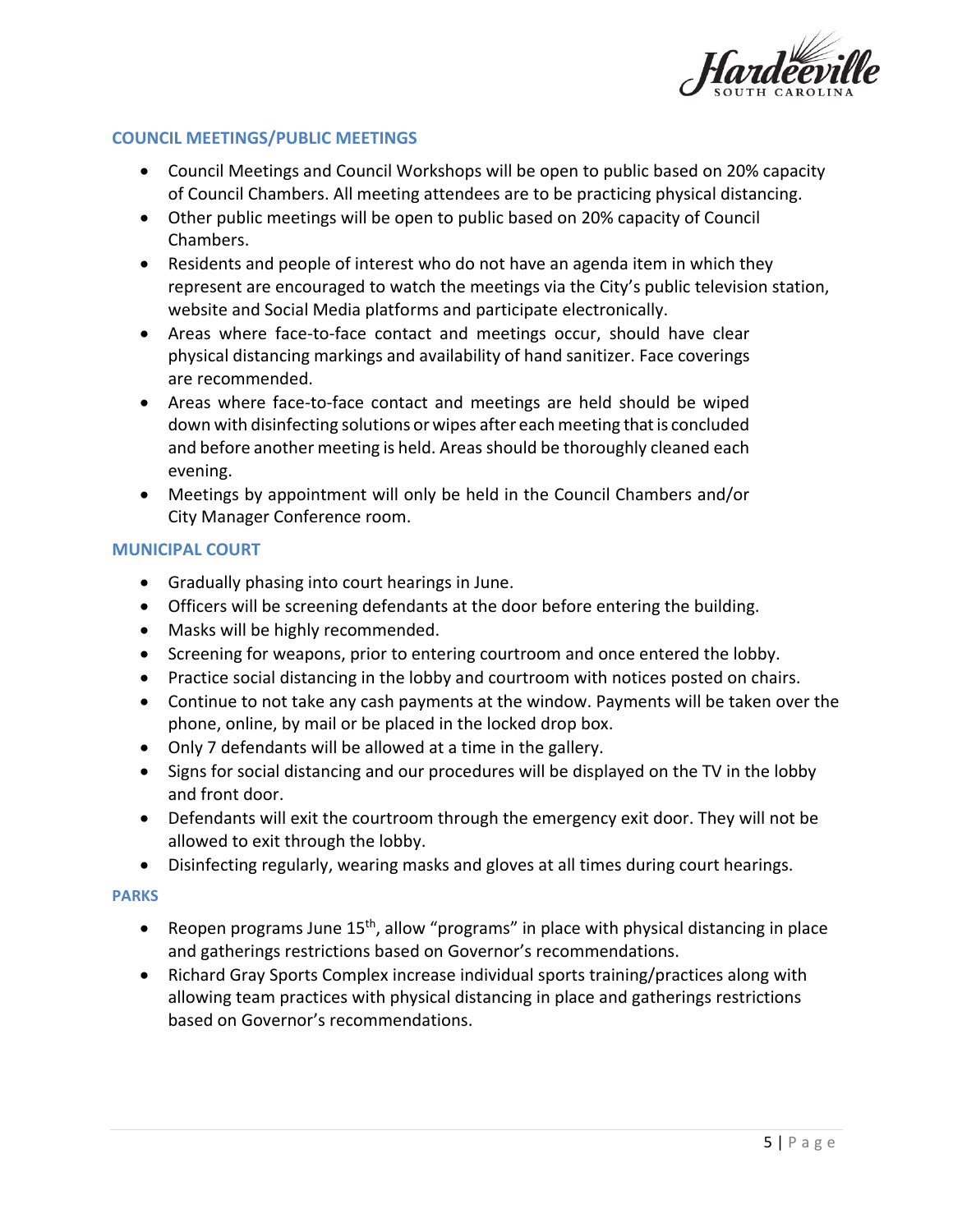### **FIRE AND POLICE**

- Lobbies will open with restricted accessibility.
- Maintain service guidelines as directed by CDC, State of South Carolina and Governor. Continue use of PPE for employees and people who come in contact with.
- Monitor staff contact with potential and confirmed cases, follow all procedures in place for testing and quarantine of potential exposure.
- Continue to sanitize and disinfect facilities, equipment and vehicles as scheduled.
- Departments are strongly encouraged to only see members of the public by appointment and not accept walk-ins for meetings.
- Meetings by appointment will only be held in designated meeting rooms.
- Areas where face-to-face contact and meetings occur should have clear physical distancing markings and availability of hand sanitizer. Face covering are recommended.
- Areas where face-to-face contact and meetings are held, should be wiped down with disinfecting solutions or wipes after each meeting that is concluded and before another meeting is held. Areas should be thoroughly cleaned each evening.

## **PUBLIC WORKS**

- Facility lobby will open with restricted accessibility.
- Maintain service guidelines as directed by CDC, State of South Carolina and Governor. Continue use of PPE for employees and people who come in contact with.
- Areas where face-to-face contact and meetings occur should have clear physical distancing markings and availability of hand sanitizer. Face covering are recommended.
- Areas where face-to-face contact and meetings are held should be wiped down with disinfecting solutions or wipes after each meeting that is concluded and before another meeting is held. Areas should be thoroughly cleaned each evening.

## **WORKFORCE TRAINNG**

- Classes will begin on June 10 or shortly thereafter.
- Maintain service guidelines as directed by CDC, State of South Carolina and Governor.
- Use of recommended PPE for employees and students.
- Areas where face-to-face contact and meetings occur should have clear physical distancing markings and availability of hand sanitizer. Face covering are recommended.
- Areas where face-to-face contact and meetings are held should be wiped down with disinfecting solutions or wipes after each meeting that is concluded and before another meeting is held. Areas should be thoroughly cleaned each evening.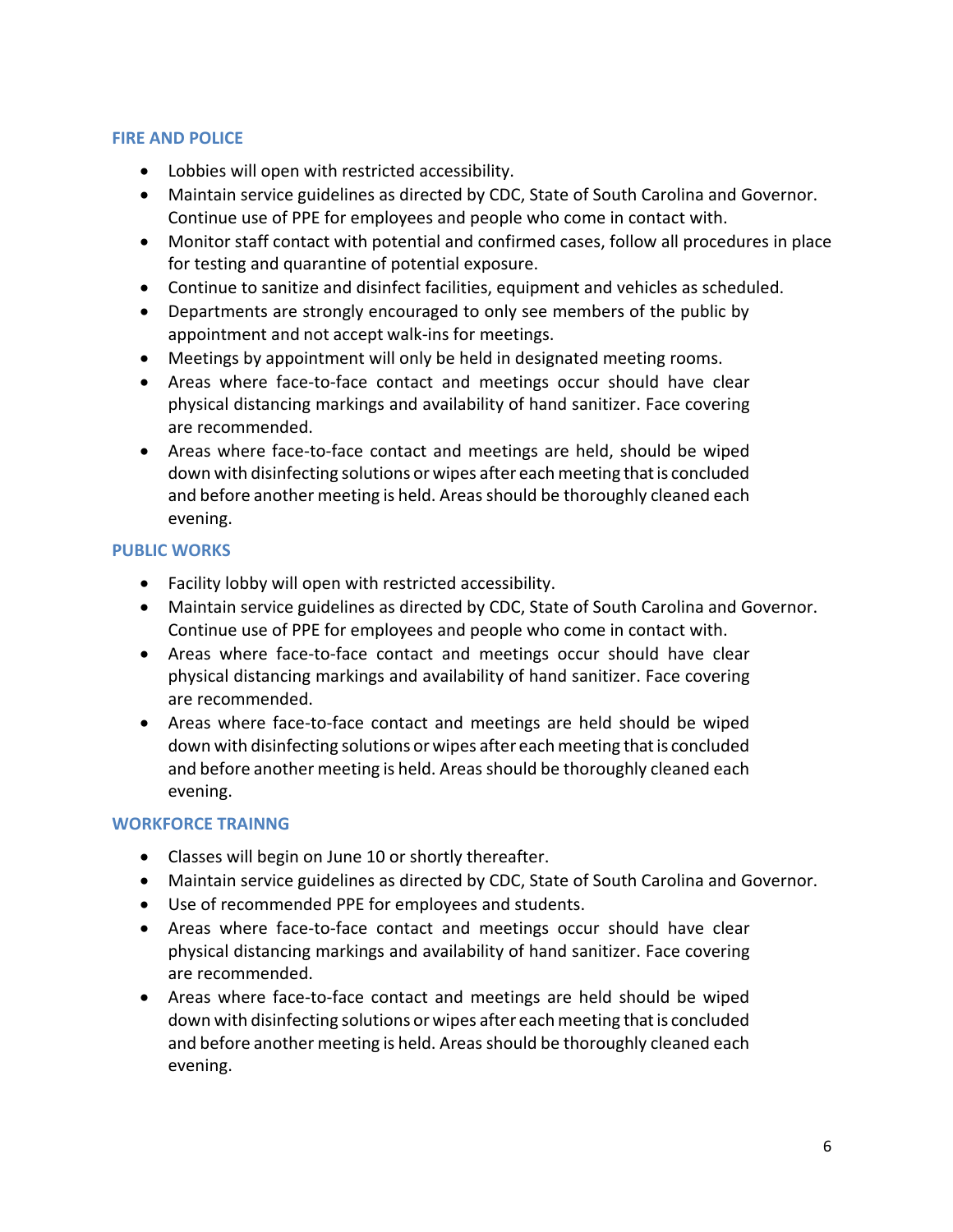

#### **PHASE-III**

**(Estimated Start upon completion of Phase II - based on Governor's Recommendations & City Administration determination)**

#### **CITY HALL**

- City Hall will be open. Physical distancing will be recommended, and hand sanitizer will be provided upon entry.
- Walk-ins welcomed, areas where face-to-face contact and meetings occur should have clear physical distancing markings and availability of hand sanitizer.
- Departments can schedule meetings accordingly.
- Meetings can be held in the Council Chambers, City Manager Conference room and Planning and Development Conference room as well as individual offices as needed.
- Utilize drop-off bins inside lobby for public deliverables.
- Employees should begin resuming normal schedules, individual basis as determined by Department Head and City Manager.
- Continue to sanitize and disinfect, facilities, equipment and vehicles as scheduled.
- Continue promoting the utilization of online services, video conferencing, email and telephone communication as needed.
- Continue promoting the use of centrally located drop-off bins inside lobby for public deliverables.

### **COUNCIL MEETINGS/PUBLIC MEETINGS**

- Council Meetings and Council Workshops will be open to public based on up to 50% capacity of Council Chambers and/or all physical distancing requirements based on Governor's recommendations.
- Other public meetings will be open to public based on up to 50% capacity of Council Chambers and/or all physical distancing requirements based on Governor's recommendations.
- Residents and people of interest are invited to attend any public meeting and those who can't attend for whatever reason are encouraged to watch the meetings via the City's public television station, website and Social Media platforms and participate electronically.
- Areas where face-to-face contact and meetings occur will have routine cleaning and disinfecting as needed.

### **MUNICIPAL COURT**

- Operating back to normal.
- Defendants will be allowed to exit through the lobby.
- Will be taking all methods of payments.
- Continue to practice social distancing.
- Disinfect regularly.
- Recommending of staff to wear gloves when taking payments.